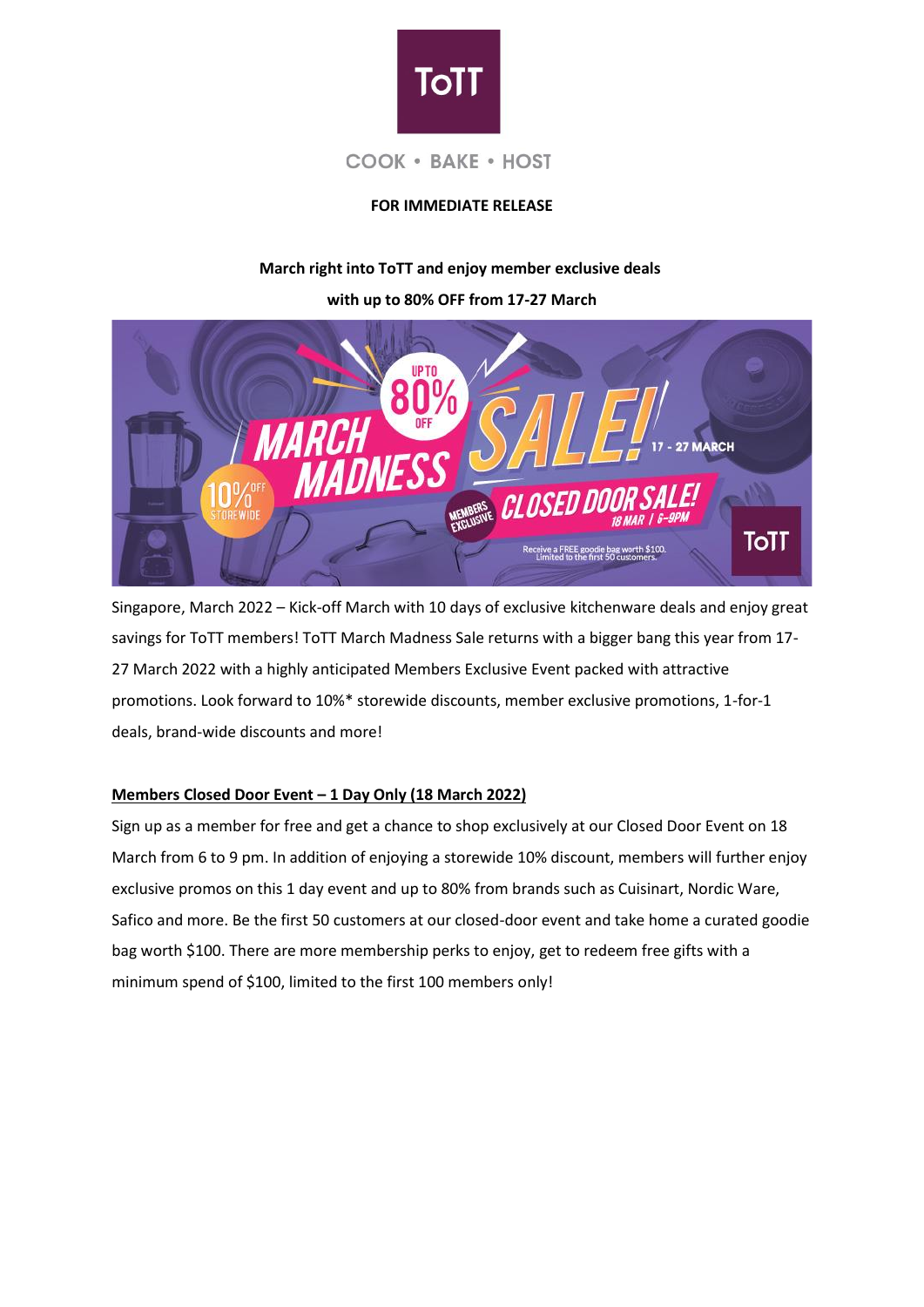

# **Berville Polyscience Smoking Gun with Hickory Chips (Now \$275.90 UP \$393.40)**



Exclusively during our 1 Day Closed Door Event, bring home this nifty gadget if you are a barbeque, smoked foods or even cocktail maestro! You might think that owning a handheld smoking gun might seem like it won't get much use in the kitchen – but your imagination is the only boundary with this tool. The Polyscience Smoking Gun effortlessly infuses foods and drinks with natural

applewood or hickory flavours without the extra heat.



# **Tribest Sedona 9 Tray Dehydrator with Digital Timer (Now \$660.90 UP \$826)**

Feeling a little tight around the waist or want to adopt a healthier lifestyle? The Sedona® Classic 9-tray digital food dehydrator is designed with health-conscious individuals in mind. Its groundbreaking features ensure the highest quality of retained nutrients and taste in dehydrated fruits and vegetables. With its ground-

breaking features to ensure the highest quality of retained nutrients and taste in dehydrated fruits and vegetables, this dehydrator is a must-have for those looking for a healthier lifestyle!

### **Member Exclusive Highlights**



**Nachtmann Range (Now \$12.90 -\$127.90 UP \$16.20 - \$159.90)** Whether you are hosting an intimate party or looking forward to bigger gatherings, the Nachtmann range of fine glassware is an essential. Members get to enjoy savings of up to 35% which includes glassware, vases and even crystal flatware! If you're looking for a whisky or spirit gift set, consider the **Nachtmann Non-Lead Crystal Tumblers (Now \$28.80 UP \$36.10)**. This beautiful geometric range of crystal tumblers comes in a set of 4

and is perfect not only for alcohol mixers but even juices and more!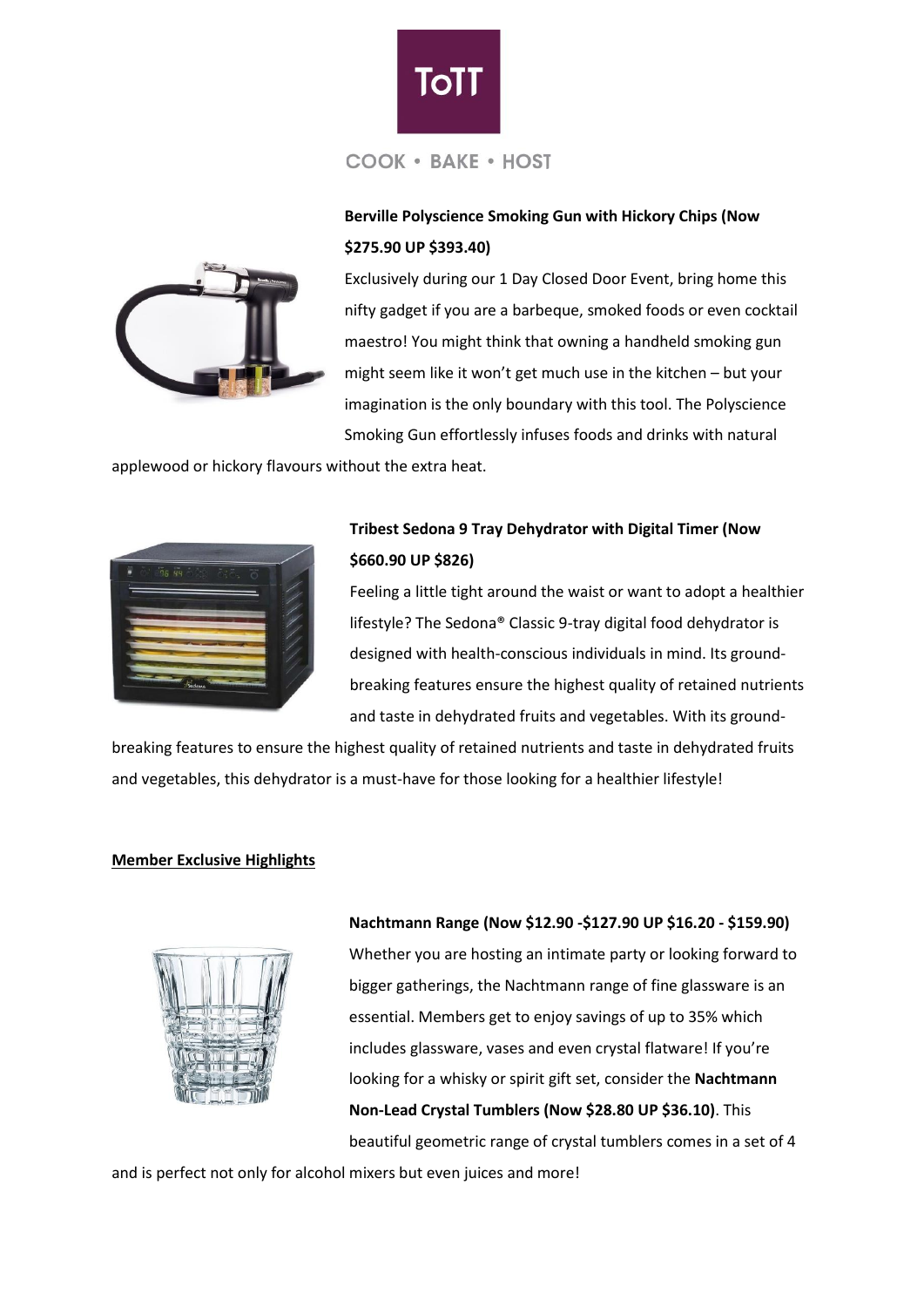



### **EKO Range (30% off)**

Keep your house organised in style with EKO stainless steel trash bins. Manage your rubbish and waste with **EKO Regent Step Kitchen Bin (Now \$45.40 -\$68.40 UP \$90.90-\$136.90)**, a highquality, modern yet elegant pedal bin suitable for smaller households. It features a soft close lid with a stay-open function for longer tasks and is fitted with a durable pedal mechanism. Prefer a hands-free experience? **EKO Ecosmart Square Motion Sensor Bin (Now \$54.90 -\$92.40 UP \$109.90 - \$184.90)** is the perfect choice,

with the motion sensor mechanism, wave your hand near the bin to open the lid and it completes with a soft-close function to minimize noise disruption.



#### **Cuisinart**

A kitchen filled with great food and company is the beating heart of any home. Cuisinart's collection of kitchen appliances and cookware are built to last a lifetime. If you are a fan of waffles, you should get your hands on our bestseller, **Cuisinart Belgian or Vertical Waffle Maker** and enjoy a 30% markdown on the original prices **(Now \$152.50-\$160.20 UP \$217.90-\$288.90)**. Nothing's sweeter than making your own ice cream, especially

during the peak of summer. **Cuisinart Soft Serve Ice Cream Maker (Now \$320.60 UP \$458)** makes the process so much easier since you just have to pour in the ingredients and let the machine do the work.



#### **Nordic Ware**

With 1 for 1 deals and up to 30% off the entire Nordic Ware range, there is something for everyone. Whether you are an aspiring baker or wondering what to do with your child during this school holidays, let Nordic Ware products inspire you to Cook, Bake or Host! Grab our 1 for 1 deals with our bestsellers like the **Non-Stick Cake Lifter (UP \$42.90)** and **Cast Aluminium Celebration Tiered**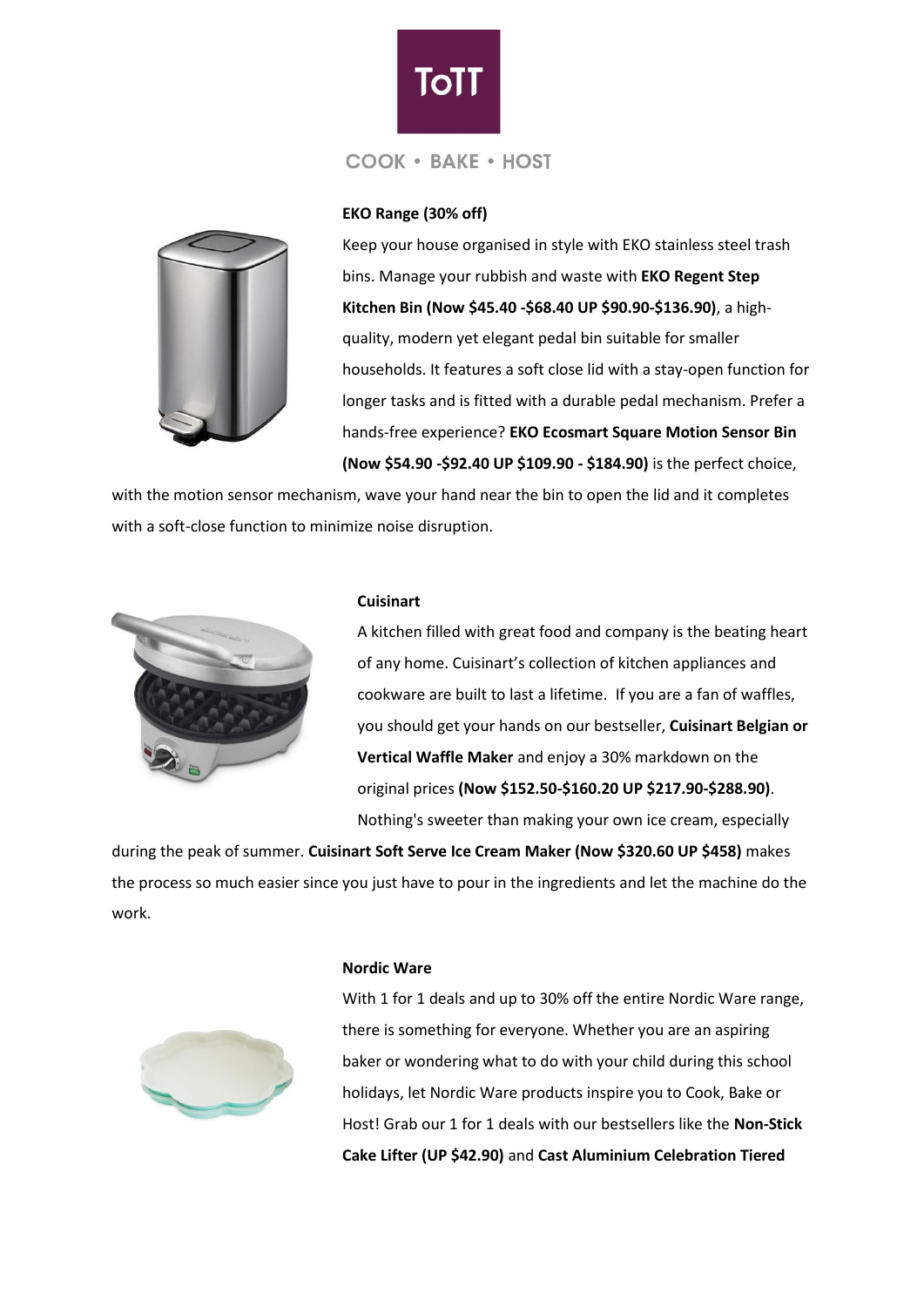

**Cakelet Pan (UP \$89.90)**. Want to have a go in making your own homemade thin crust pizza over the school holidays, you will not go wrong with Nordic Ware Deluxe Square Pizza Stone (UP \$72.90). Made of cordierite, a premium heat-safe material, it allows you to achieve brick oven-style crusts on pizza as well as bread.

### **Facebook Live Sale 16 March 8-9pm**

Join us for our upcoming Facebook Live Sale on 16 March 8pm. Grab the best deals on kitchen tools, appliances, cookware with promotions up to 50% and not forgetting giveaways! Get a sneak preview of the upcoming March Madness Sales and early bird discounts on our e-store.

### **March School Holiday Cooking & Baking Classes**

This March School Holidays, sign your kids up for our ToTT Junior Chef classes or drop them off at our culinary camps. Under the guidance of our professional ToTT Chef Instructors, kids will learn to cook and bake from scratch! Our classes include Rainbow cupcakes, Ice Cream-Like Swiss Roll, Baby Unicorn Cake & more!



Join our classes starting from \$108 at ToTT @ Century Square & ToTT @ Suntec City. Interested participants can sign up at<https://tottstore.com/classes/>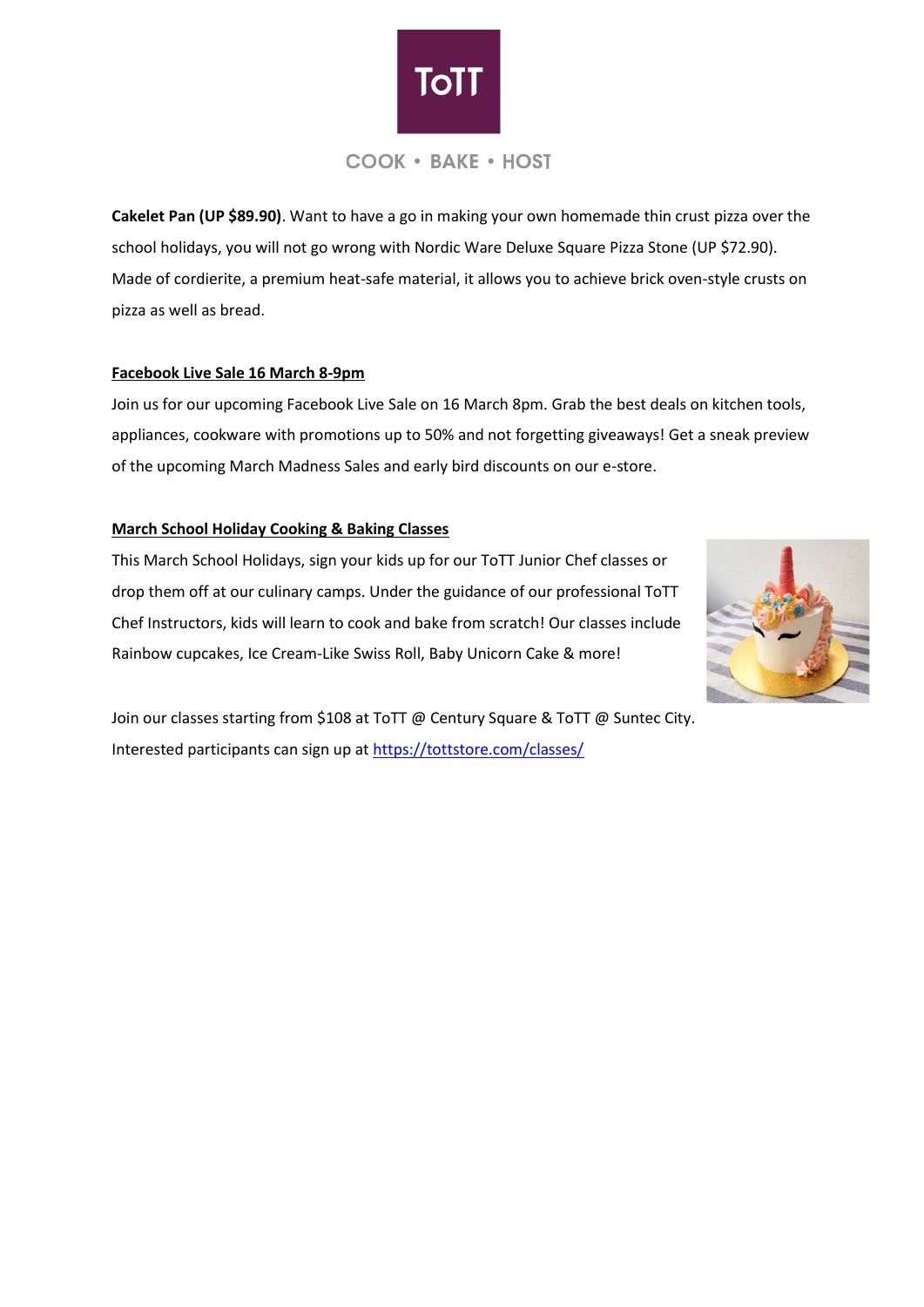

\*10% storewide discounts are valid on regular-priced items only and exclude price-controlled items. ^Exclusively for ToTT members. ToTT Membership is complimentary – find out more at <https://tottstore.com/membership/>

## Additional note to the Editor:

Membership is complimentary at ToTT. The ToTT membership programme fits different culinary lifestyles! For a full list of membership tiers and benefits, visi[t https://tottstore.com/membership/](https://tottstore.com/membership/)